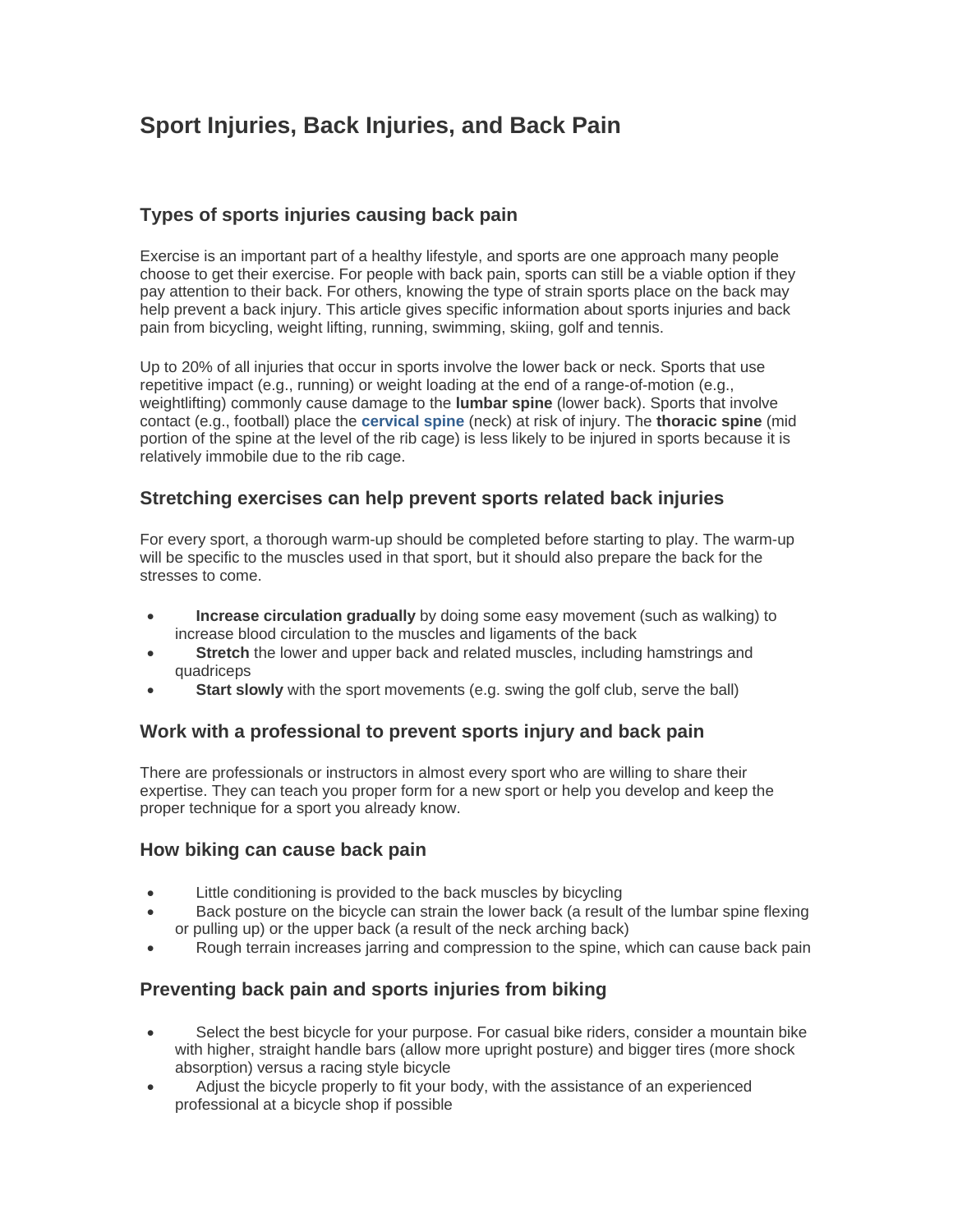- Use proper form when biking; distribute some weight to the arms and keep the chest up; shift positions periodically, gently lifting and lowering the head to loosen the neck
- Remember to push and pull with the legs while biking, the pulling component being equally as important as the pushing portion
- Use shock absorbing bike accessories including seats and seat covers, handlebar covers, gloves and including shock absorbers on the wheels (front shocks or full suspension shocks depending on the type of riding and the terrain)
- Do some back strengthening exercises in conjunction with your bicycling routine to provide strength and conditioning for the back

# **How weight lifting and body building cause back pain**

- Extending or flexing the back muscles against resistance (the weight) can result in stress fractures (such as spondylolysis), muscle strain and ligament injury during weight lifting and body building
- Exercises performed during weight lifting and body building such as clean-and-jerk, deadlift, snatch, and squat can be particularly stressful
- Older persons who do weight lifting may already have some disc degeneration which can make them more susceptible to the strains of weights

# **Preventing back pain and sports injuries from weight lifting**

Know the condition of your back and keep weight amounts within your personal limits before you begin weight lifting

- Use less weight but do more repetitions when lifting weights or body building
- Use a training machine rather than free weights for certain weight lifting exercises. Discuss this with both your spine specialist and trainer, understanding there is a trade-off. A machine may reduce stress on the back (for example, quadriceps done sitting at a machine versus squats holding weights) and can generally be used by someone with little or no supervision. But free weights add proprioception (self-regulation of posture and movement in response to the free weights) that a machine does not.
- Use a spotter when working with free weights to protect your back while weight lifting
- Consider wearing a belt for weight lifting (first ask the recommendation of your trainer or spine specialist, as there are conflicting studies on the merits of belts)
- Do not perform exercises such as the clean-and-jerk, dead-lift, snatch or squat without proper supervision, as they pose greater risk for back injury and back pain

## **How golf causes low back pain**

- The full golf swing (backswing and follow-through) rotates the spine with a lot of force and little control
- Lumbar spine muscles strain to help provide force for the golf swing
- Disc and facet joint loading increases to help provide force for the golf swing
- Bending over to pick up the golf bag and carrying it can strain muscles

## **Preventing low back pain and sports injuries from golf**

Learn proper form and posture for playing golf, including a smooth, rhythmic swing in good balance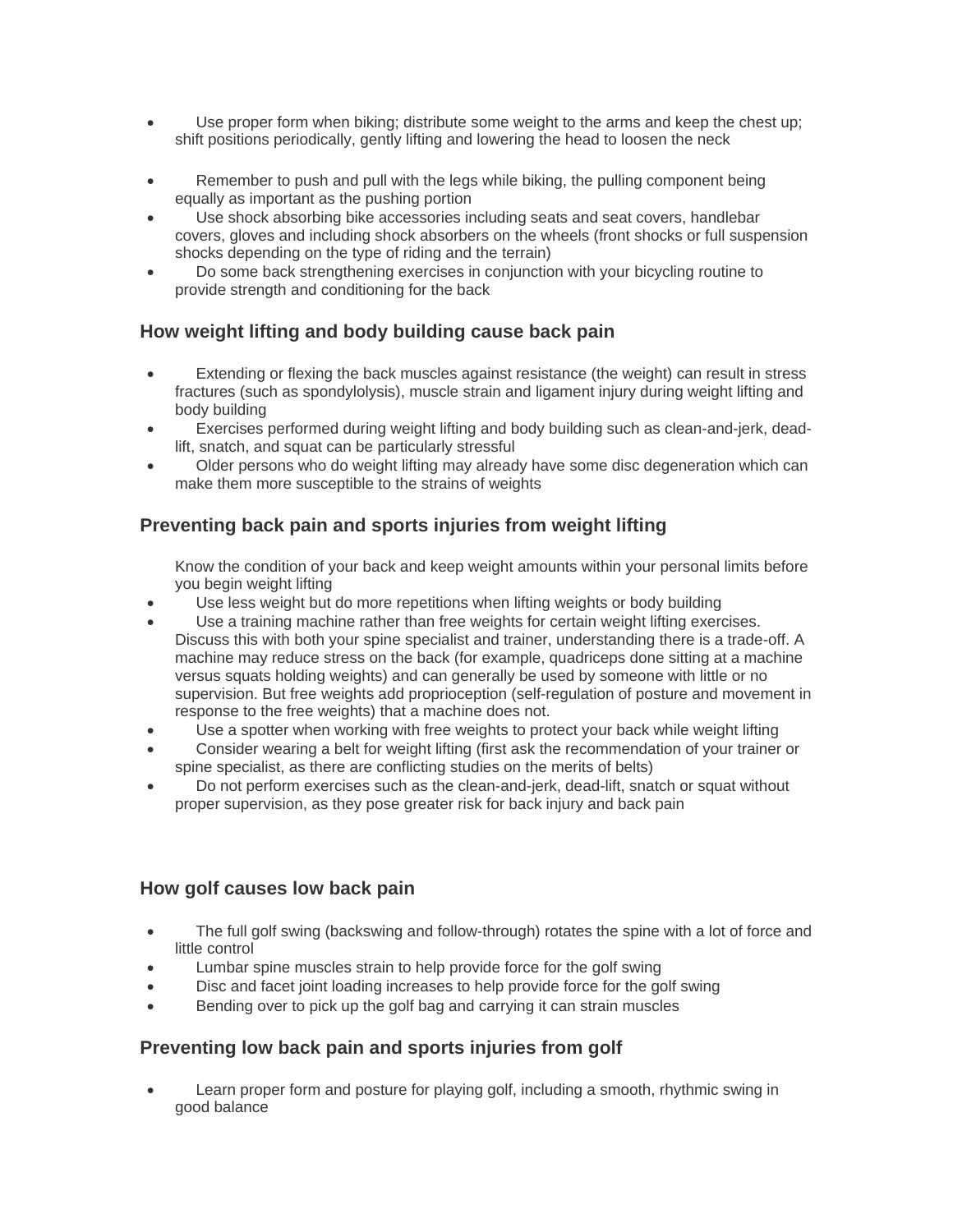- Choose a golf bag with a built in stand and dual straps
- When picking up the golf ball, bend at the knees or get a device for your putter that lets you retrieve the golf ball from the hole without bending over
- Consider hiring a golf professional experienced at teaching golfers with bad backs who can explain postures and techniques that reduce back strain and prevent back pain

#### **How running causes back pain**

- Back muscles work to keep the body upright and in good posture during the duration of the run
- Joints and discs are jarred and compressed by the force of the body leaving the ground and landing on every stride when running or jogging

#### **Preventing back pain and sports injuries from running**

- Wear top-quality cushioned running shoes
- Run on softer surfaces (grass or padded track)
- Do more frequent but shorter runs as opposed to marathon running
- Use form that reduces the "up and down" stride motion and focuses on forward motion while running; lead with the chest, keeping the head tall and balanced over the chest
- Maintain strong abdominal muscles to help stabilize the lower back while running

#### **How skiing causes back pain**

- While skiing, back muscles are used to keep the body in the proper form and to carry heavy equipment
- Falling while skiing can jar, twist or otherwise stress the spine

## **Preventing back pain and sports injuries from skiing**

- Begin exercising to prepare for skiing at least six weeks before getting on the ski slopes
- Always take one warm-up run down the easiest hill each time you begin skiing
- Ski on slopes that fit within your ability level

#### **How swimming causes back pain**

- Lower back can remain hyper-extended during front strokes (the crawl or breaststroke) while swimming
- Upper spine (neck) may be jerked backward repetitively during front strokes while taking breaths when swimming

## **Preventing back pain from swimming**